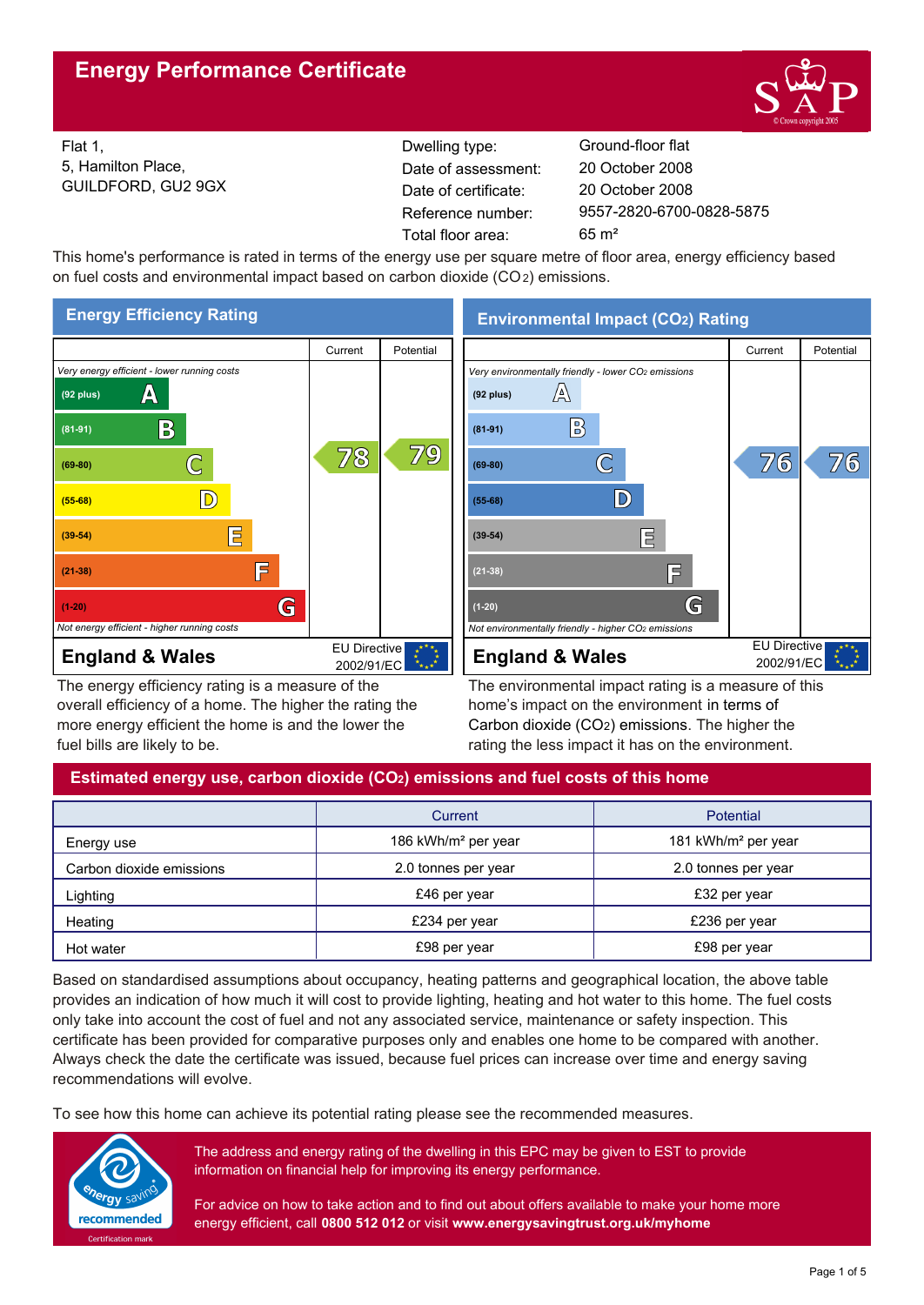## **About this document**

The Energy Performance Certificate for this dwelling was produced following an energy assessment undertaken by a qualified assessor, accredited by Elmhurst Energy Systems, to a scheme authorised by the Government. This certificate was produced using the RdSAP 2005 assessment methodology and has been produced under the Energy Performance of Buildings (Certificates and Inspections) (England and Wales) Regulations 2007 as amended. A copy of the certificate has been lodged on a national register.

| Assessor's accreditation number: | EES/002004                                     |
|----------------------------------|------------------------------------------------|
| Assessor's name:                 | Gary John Ryan                                 |
| Company name/trading name:       | <b>Energy Assess UK Limited</b>                |
| Address:                         | 5 Bryanstone Close, Guildford, Surrey, GU2 9UJ |
| Phone number:                    | 07894 801 963                                  |
| Fax number:                      | 01483 829557                                   |
| E-mail address:                  | gary@energyassessuk.com                        |
| Related party disclosure:        |                                                |

#### **If you have a complaint or wish to confirm that the certificate is genuine**

Details of the assessor and the relevant accreditation scheme are as above. You can get contact details of the accreditation scheme from their website at www.elmhurstenergy.co.uk together with details of their procedures for confirming authenticity of a certificate and for making a complaint.

## **About the building's performance ratings**

The ratings on the certificate provide a measure of the building's overall energy efficiency and its environmental impact, calculated in accordance with a national methodology that takes into account factors such as insulation, heating and hot water systems, ventilation and fuels used. The average Energy Efficiency Rating for a dwelling in England and Wales is band E (rating 46).

Not all buildings are used in the same way, so energy ratings use 'standard occupancy' assumptions which may be different from the specific way you use your home. Different methods of calculation are used for homes and for other buildings. Details can be found at www.communities.gov.uk/epbd.

Buildings that are more energy efficient use less energy, save money and help protect the environment. A building with a rating of 100 would cost almost nothing to heat and light and would cause almost no carbon emissions. The potential ratings on the certificate describe how close this building could get to 100 if all the cost effective recommended improvements were implemented.

#### **About the impact of buildings on the environment**

One of the biggest contributors to global warming is carbon dioxide. The way we use energy in buildings causes emissions of carbon. The energy we use for heating, lighting and power in homes produces over a quarter of the UK's carbon dioxide emissions and other buildings produce a further one-sixth.

The average household causes about 6 tonnes of carbon dioxide every year. Adopting the recommendations in this report can reduce emissions and protect the environment. You could reduce emissions even more by switching to renewable energy sources. In addition there are many simple everyday measures that will save money, improve comfort and reduce the impact on the environment. Some examples are given at the end of this report.

#### **Visit the Government's website at www.communities.gov.uk/epbd to:**

- Find how to confirm the authenticity of an energy performance certificate
- Find how to make a complaint about a certificate or the assessor who produced it •
- Learn more about the national register where this certificate has been lodged •
- Learn more about energy efficiency and reducing energy consumption •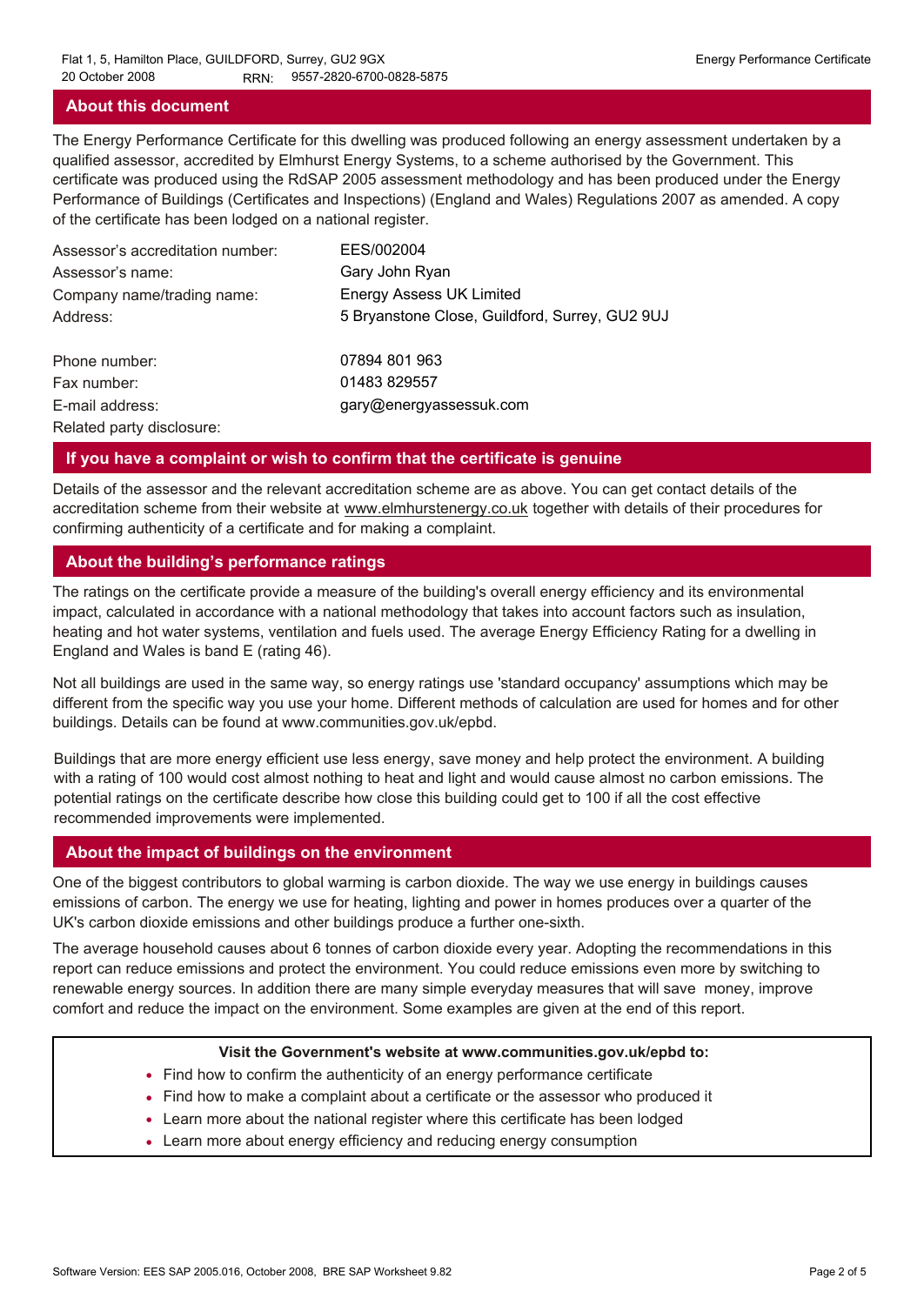# Recommended measures to improve this home's energy performance

Flat 1, 5, Hamilton Place, GUILDFORD, GU2 9GX Date of certificate:

Reference number: 9557-2820-6700-0828-5875 20 October 2008

# **Summary of this home's energy performance related features**

The following is an assessment of the key individual elements that have an impact on this home's performance rating. Each element is assessed against the following scale: Very poor / Poor / Average / Good / Very good.

| Description<br>Elements                   |                                             | Current performance |           |
|-------------------------------------------|---------------------------------------------|---------------------|-----------|
|                                           | <b>Energy Efficiency</b>                    | Environmental       |           |
| Walls                                     | Cavity wall, as built, insulated (assumed)  | Good                | Good      |
| Roof                                      | (another dwelling above)                    |                     |           |
| Floor                                     | Solid, no insulation (assumed)              |                     |           |
| Windows                                   | Fully double glazed                         | Average             | Average   |
| Main heating                              | Boiler and radiators, mains gas             | Very good           | Very good |
| Main heating controls                     | Programmer, room thermostat and TRVs        | Average             | Average   |
| Secondary heating                         | None                                        |                     |           |
| Hot water                                 | From main system                            | Very good           | Very good |
| Lighting                                  | Low energy lighting in 56% of fixed outlets | Good                | Good      |
| Current energy efficiency rating          |                                             | C <sub>78</sub>     |           |
| Current environmental impact (CO2) rating |                                             | C 76                |           |

**Low and zero carbon energy sources**

None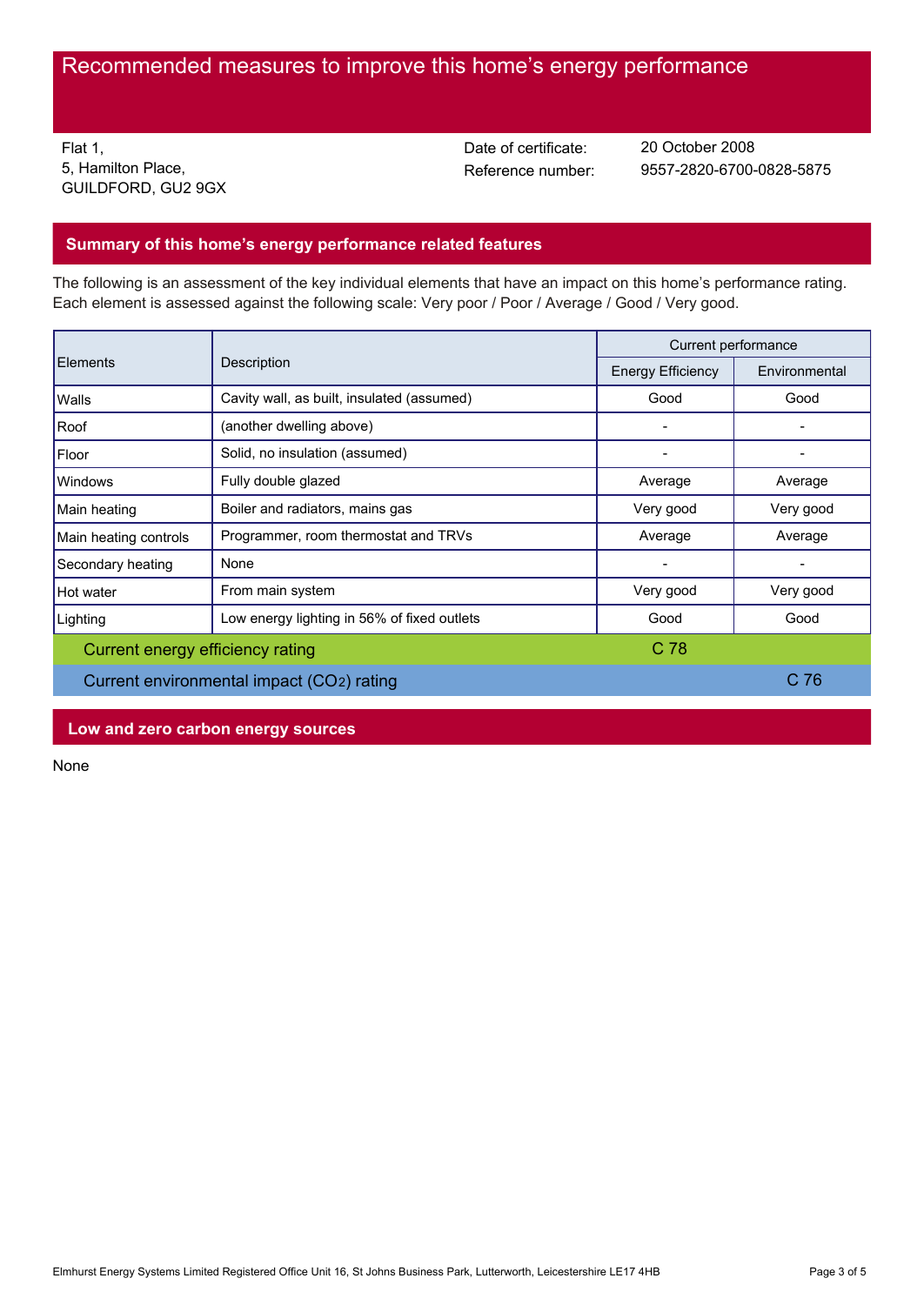## **Recommendations**

The measures below are cost effective. The performance ratings after improvement listed below are cumulative, that is they assume the improvements have been installed in the order that they appear in the table.

|                                             | <b>Typical savings</b> | Performance ratings after improvement |                      |
|---------------------------------------------|------------------------|---------------------------------------|----------------------|
| Lower cost measures (up to £500)            | per year               | Energy efficiency                     | Environmental impact |
| Low energy lighting for all fixed outlets   | £12                    | C 79                                  | C 76                 |
| Total                                       | £12                    |                                       |                      |
| Potential energy efficiency rating          |                        | C 79                                  |                      |
| Potential environmental impact (CO2) rating |                        |                                       | C 76                 |

## **Further measures to achieve even higher standards**

#### None

Improvements to the energy efficiency and environmental impact ratings will usually be in step with each other. However, they can sometimes diverge because reduced energy costs are not always accompanied by a reduction in carbon dioxide (CO2) emissions.